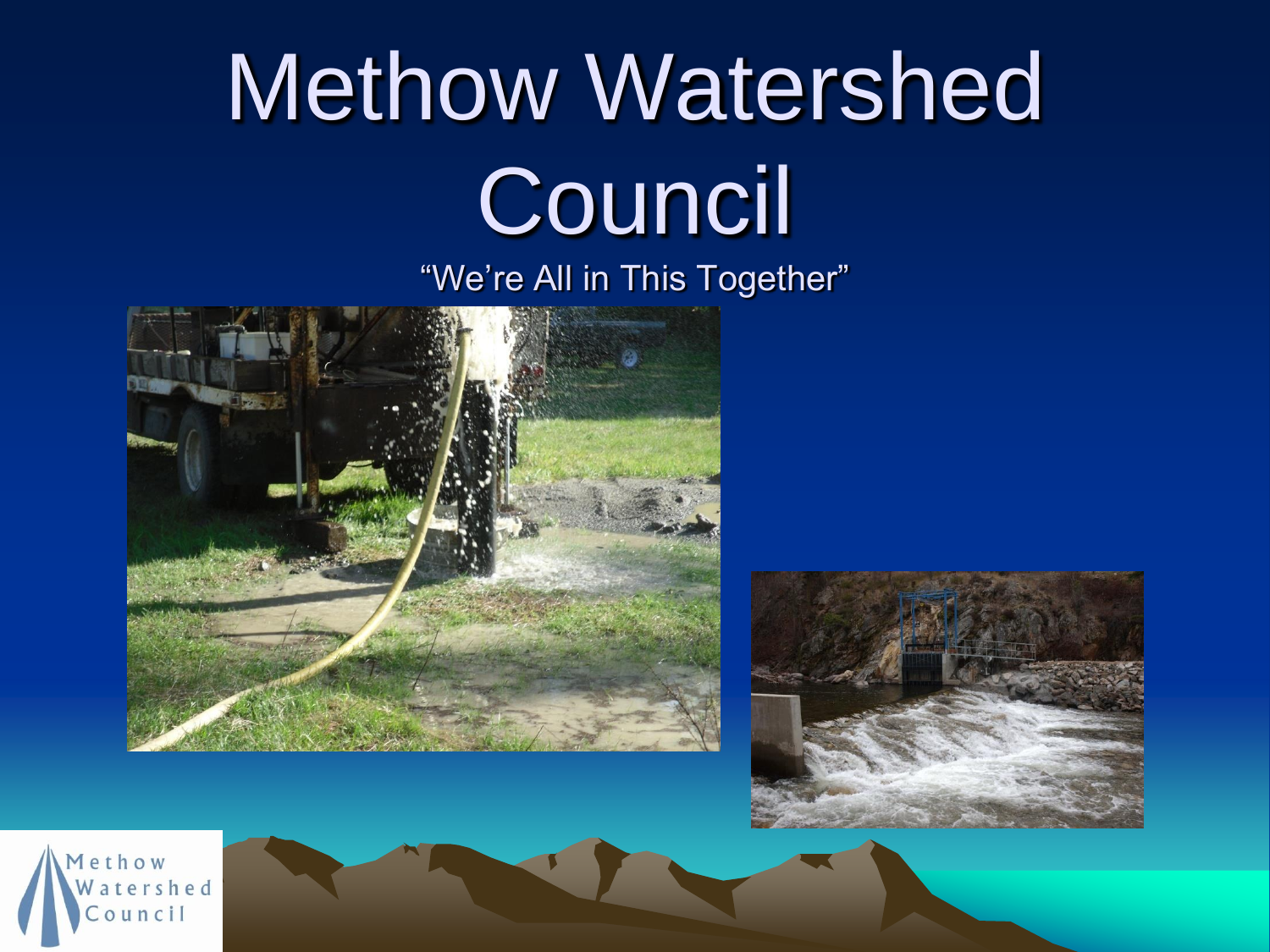### The Council

• A 9-member interim advisory Council based on RCW 90-82 appointed by the 3-IG's (Okanogan County, Town of Winthrop, Town of Twisp)

#### • Present Membership

- Rick Karro Town of Winthrop (IG)
- Andy Hover Okanogan County (IG)
- John Fleming Town of Twisp (IG)
- Greg Knott North #1 (Chair)
- Dick Ewing Middle #3 (Vice-Chair)
- Bill Tackman #5 South
- Mike Fort –At Large #2
- Travis Thornton At Large #4
- Ashley Thrasher– At Large #6

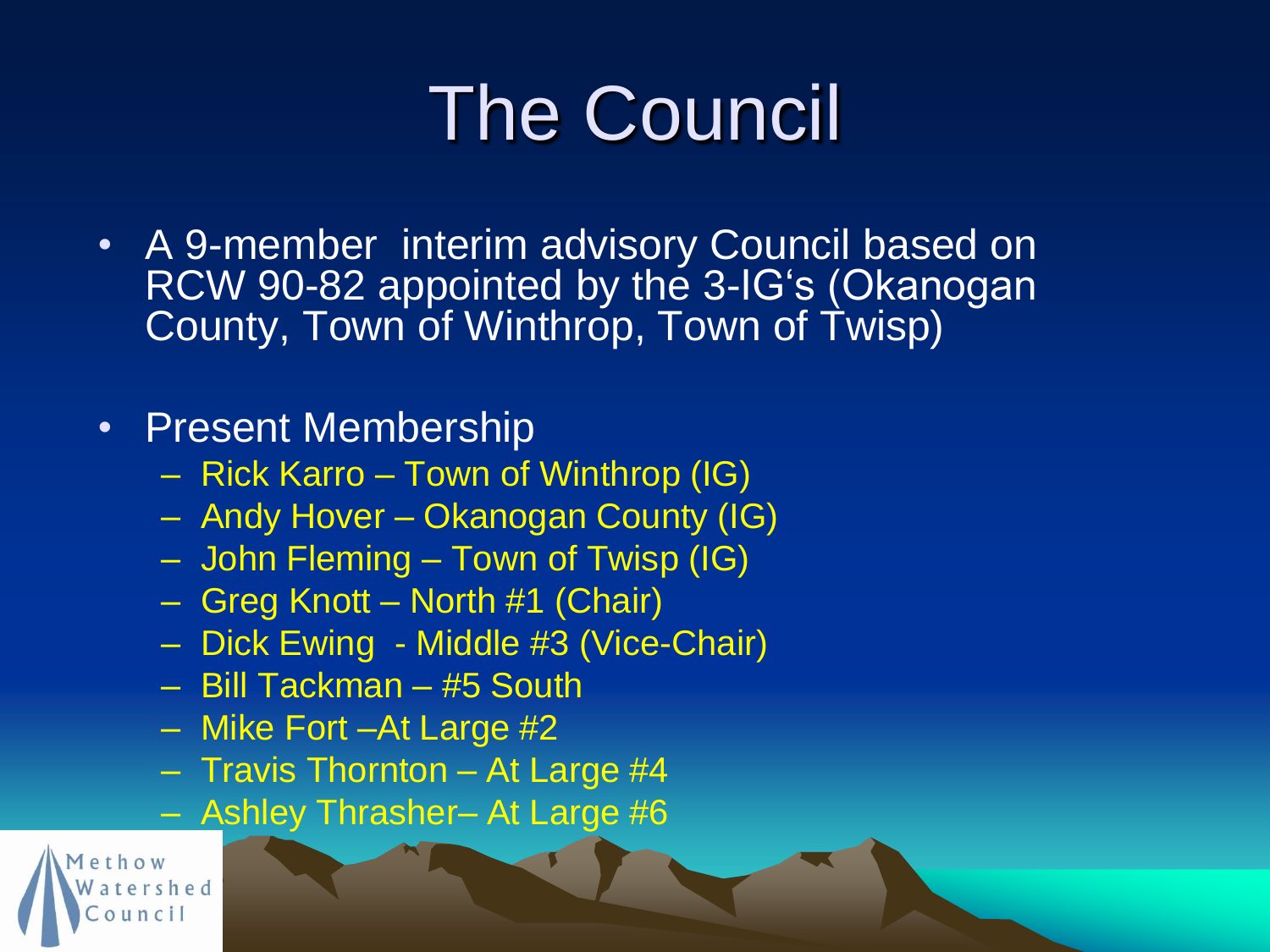#### What We Do

- Mission:
- The Methow Watershed Council actively assists in managing water supplies for a sustainable balance between human and ecological needs.

The Council endorses the development of voluntary strategies for optimizing water use and provides ongoing community outreach and education on valley-specific water issues.

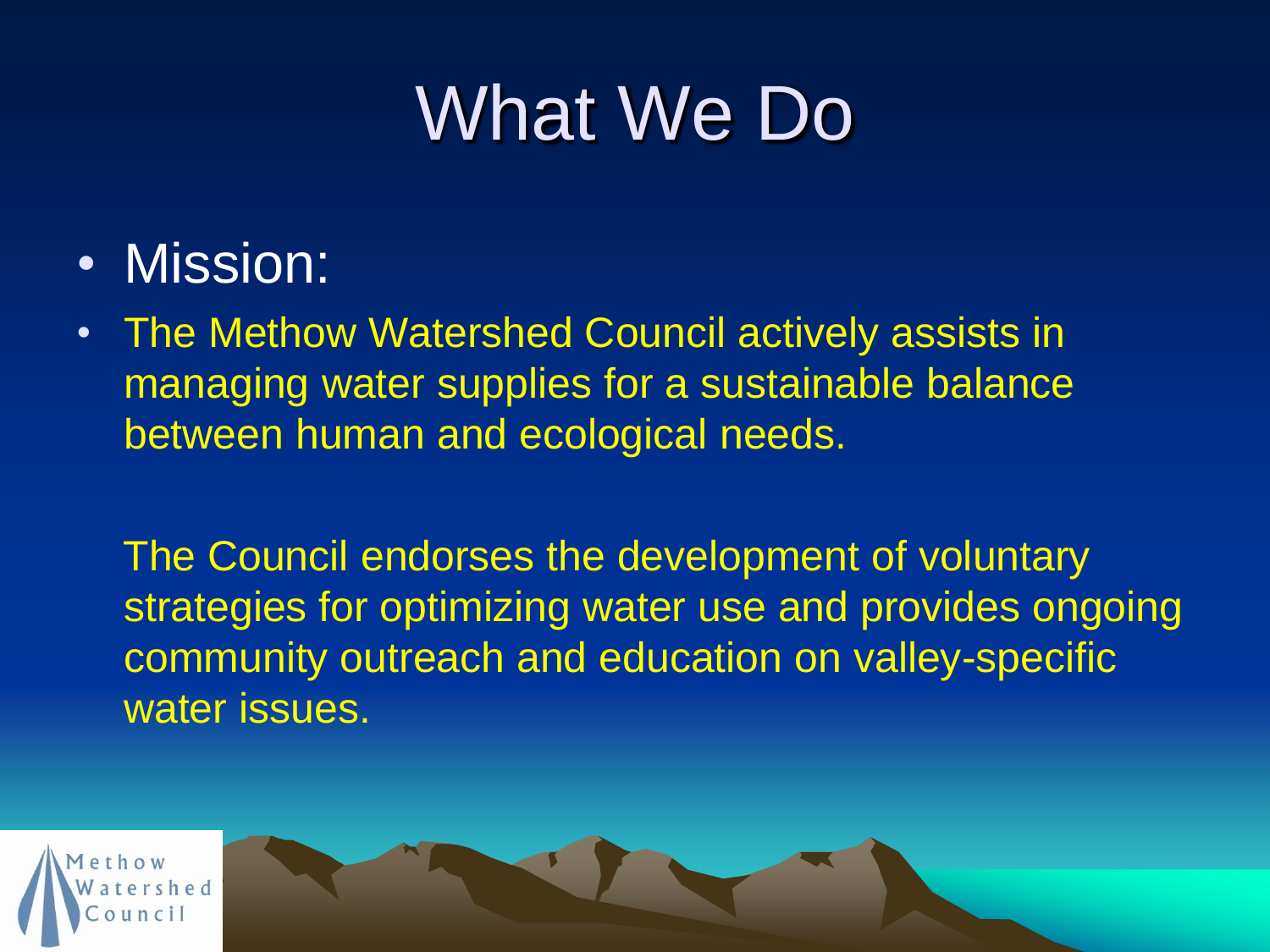### What We Did

- Originally established under RCW 90-82 to provide local opportunities for water management
- Decided to address water quantity & quality. Did not address habitat and instream flows
- Completed a Watershed Plan and a Detailed Implementation Plan (2005 – 2008)

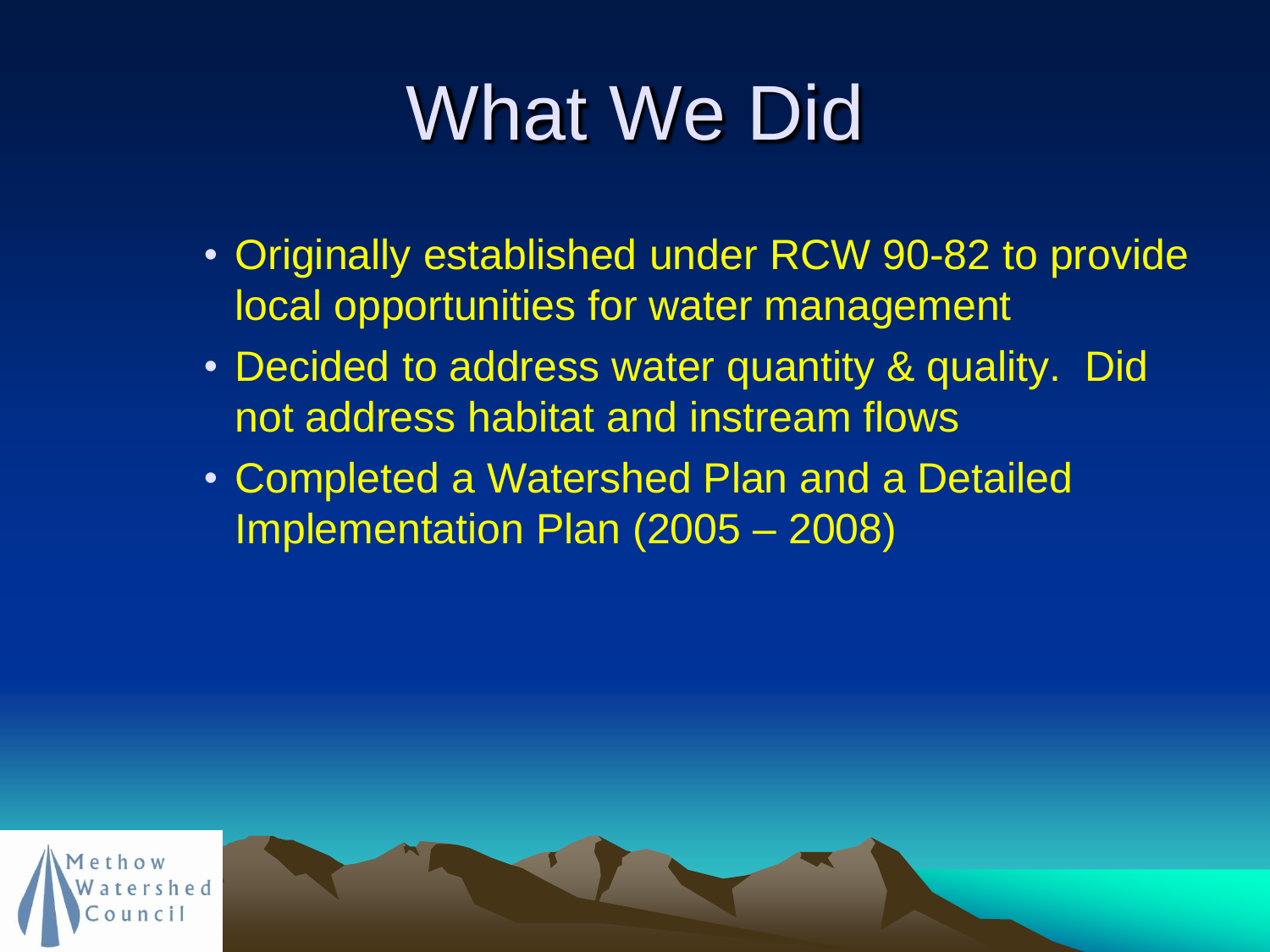#### **Priorities**

- Preserve agricultural use
- Provide adequate water for towns
- Investigate and implement storage opportunities
- Revise WAC 173-548

– Initiate and seek funding (MWF) for relevant studies and reports to inform water supply policy decisions

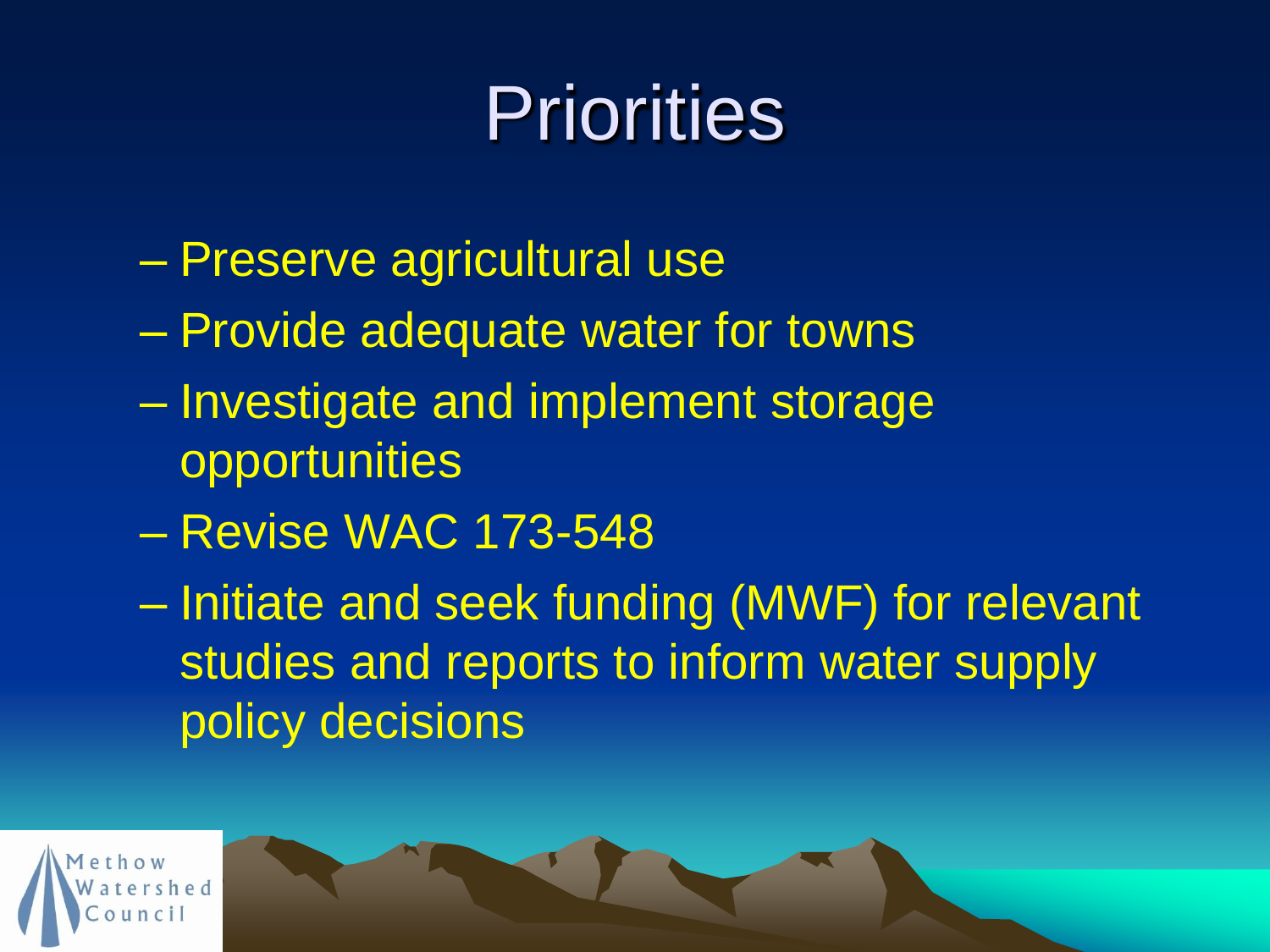# Projects & Activities

•Consumptive Use Study •Technical Input to County for hearing examiner process •WCRD/TLAC Aquifer Recharge Project •Partnering with MSRF & USGS on beaver pond flow enhancement research •Sponsoring USGS research on Methow groundwater paths

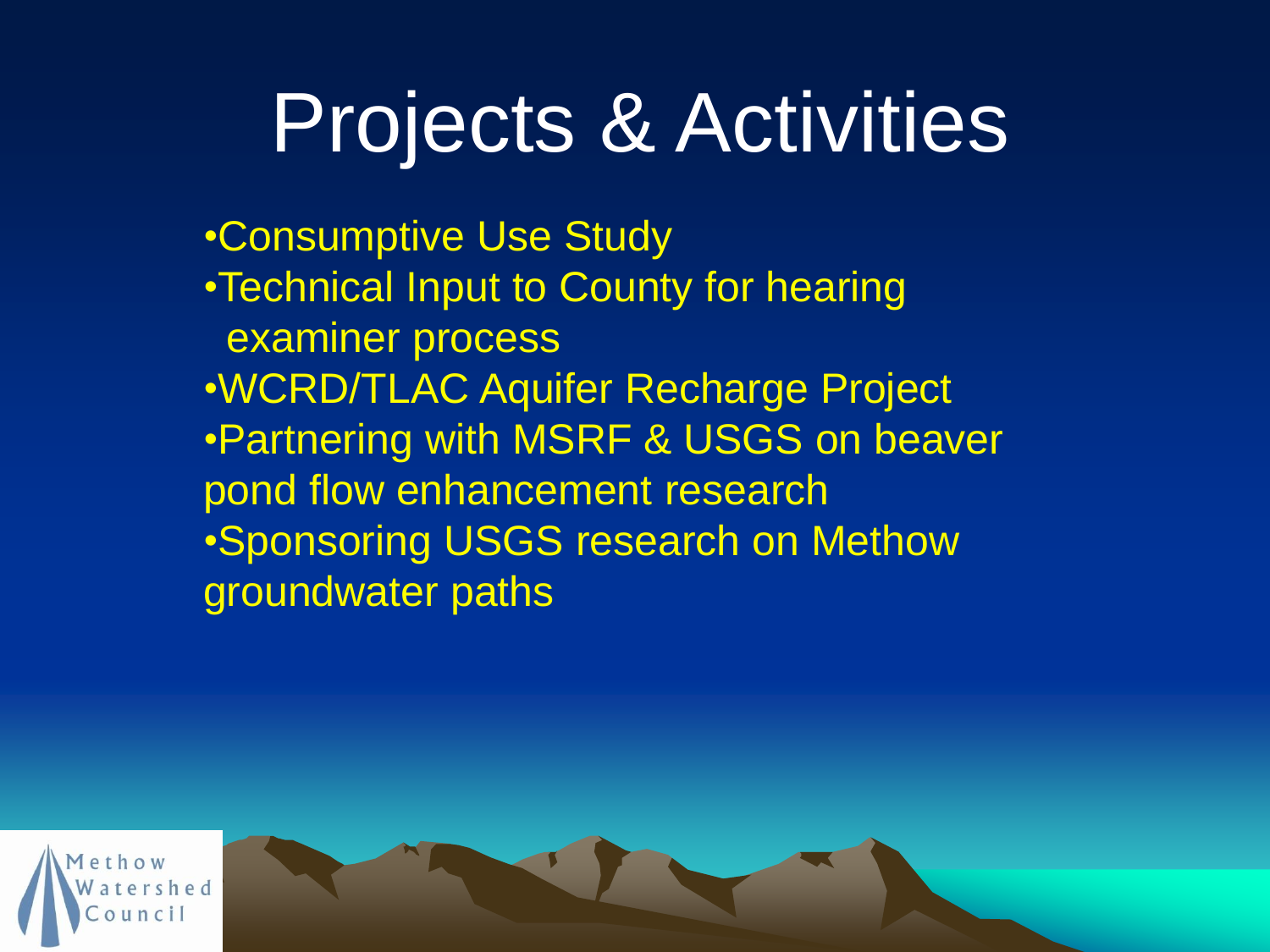# Upcoming Events

Subject matter expert presentations (October - February)

"Visible and Invisible Rivers: Hydraulic Continuity between Streamflow and Groundwater in the Methow", Chris Konrad, USGS, tentatively Oct. 12

• Climate effects on Water Supply, Amy Snover, UW Climate Impacts Group, November (talk title and date to be determined)

• "Protecting Your Liquid Assets with the Trust Water Rights Program", Kristina Ribellia and Greg McLaughlin, Washington Water Trust, January 9 (co-sponsored by Methow Conservancy)

"Looking Under the Hood of Water Banking", Jason McCormick, McCormick Water Strategies, February (date to be determined)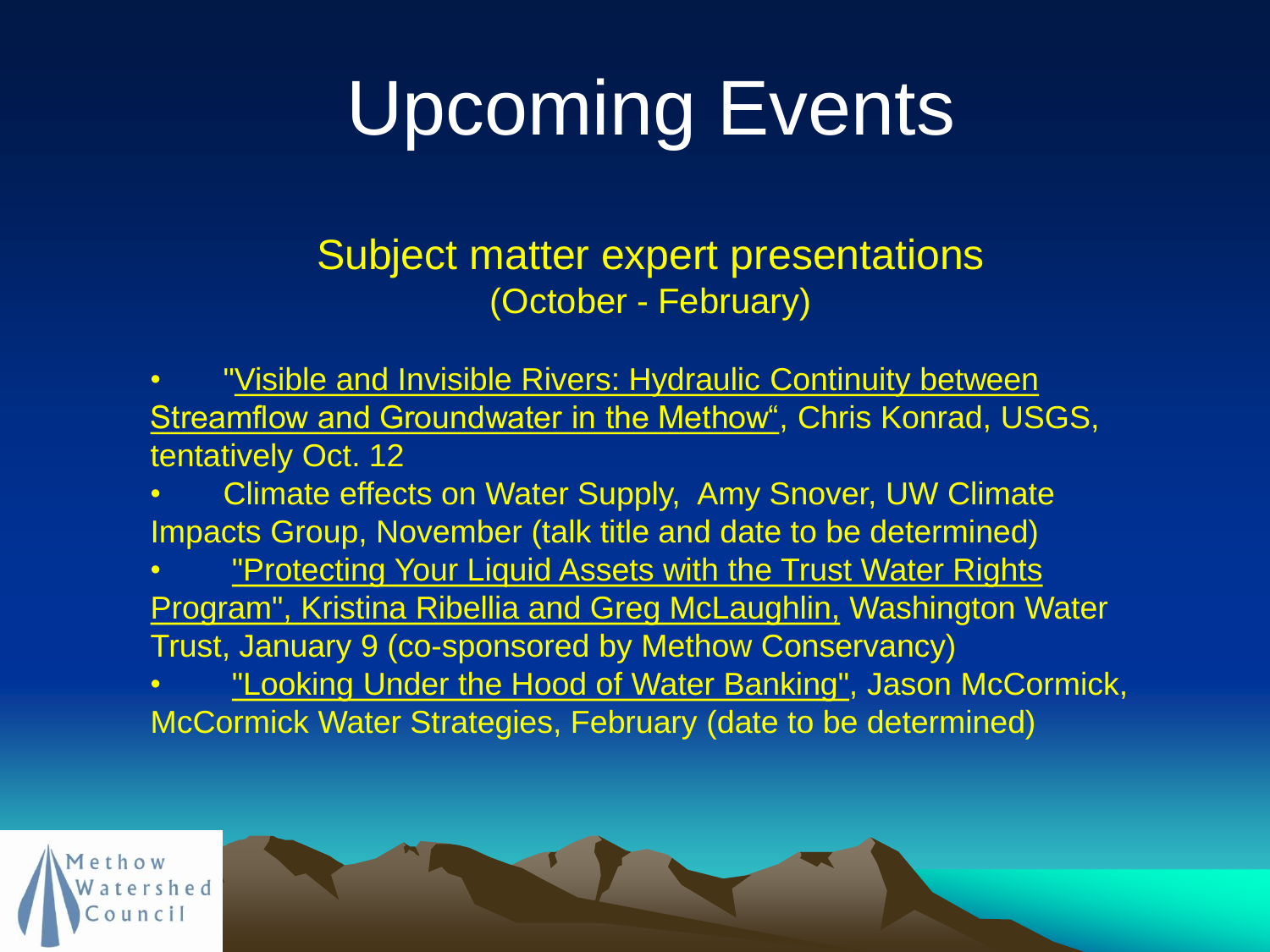# Stay Tuned

- Water 2066 is coming
	- A strategic look at water supply in 50 years
	- Must involve all stakeholders
	- Will be kicked off this fall/winter with a series of subject matter expert presentations.
	- Outcome will be recommendations for programs and projects to ensure an adequate and sustainable water supply.